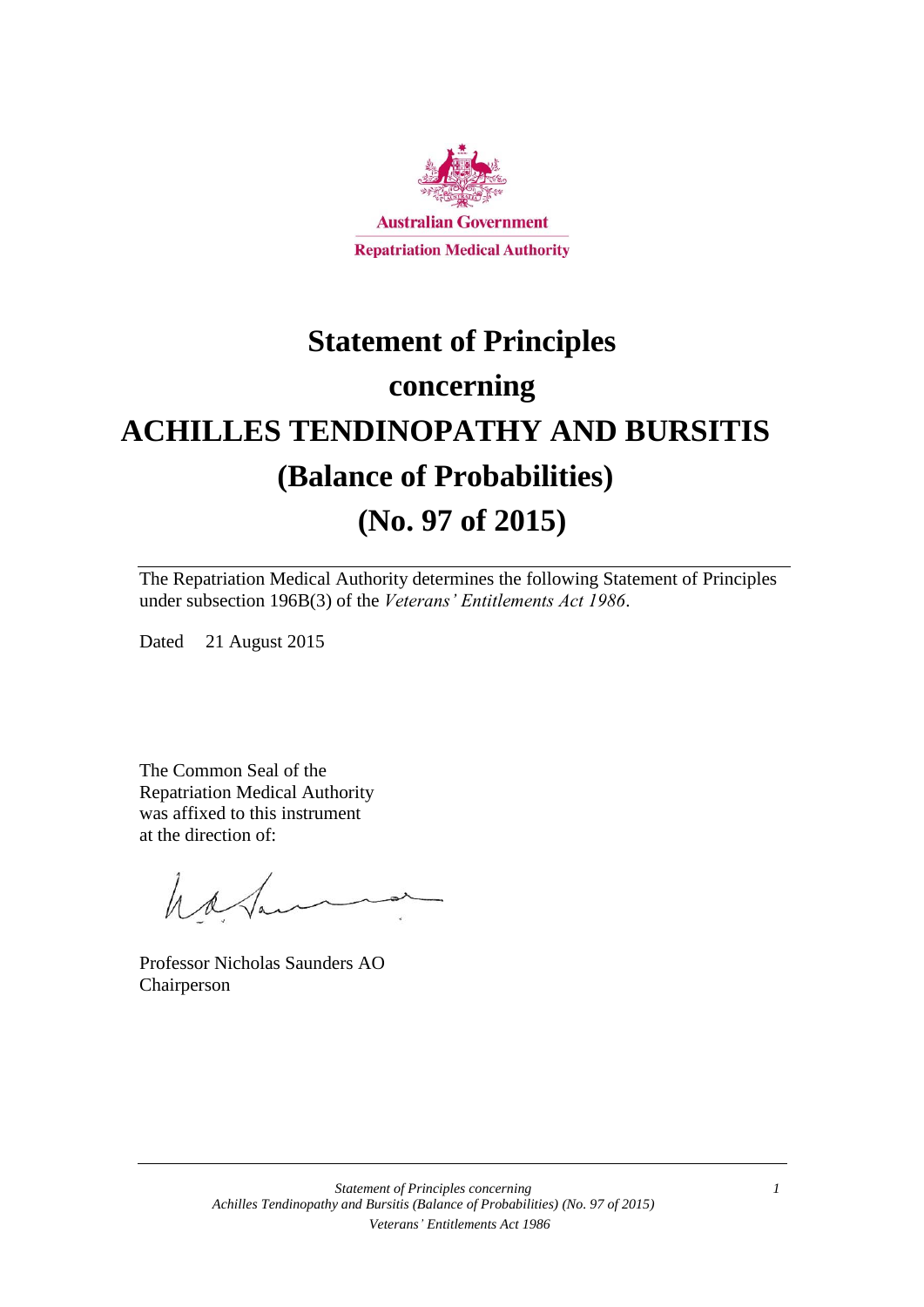### Contents

| $\mathfrak{D}$ |                                                                                  |  |
|----------------|----------------------------------------------------------------------------------|--|
| 3              |                                                                                  |  |
| 4              |                                                                                  |  |
| 5              |                                                                                  |  |
| 6              |                                                                                  |  |
| 7              | Kind of injury, disease or death to which this Statement of Principles relates 3 |  |
| 8              |                                                                                  |  |
| 9              |                                                                                  |  |
| 10             |                                                                                  |  |
| 11             | Factors referring to an injury or disease covered by another Statement of        |  |
|                |                                                                                  |  |
|                |                                                                                  |  |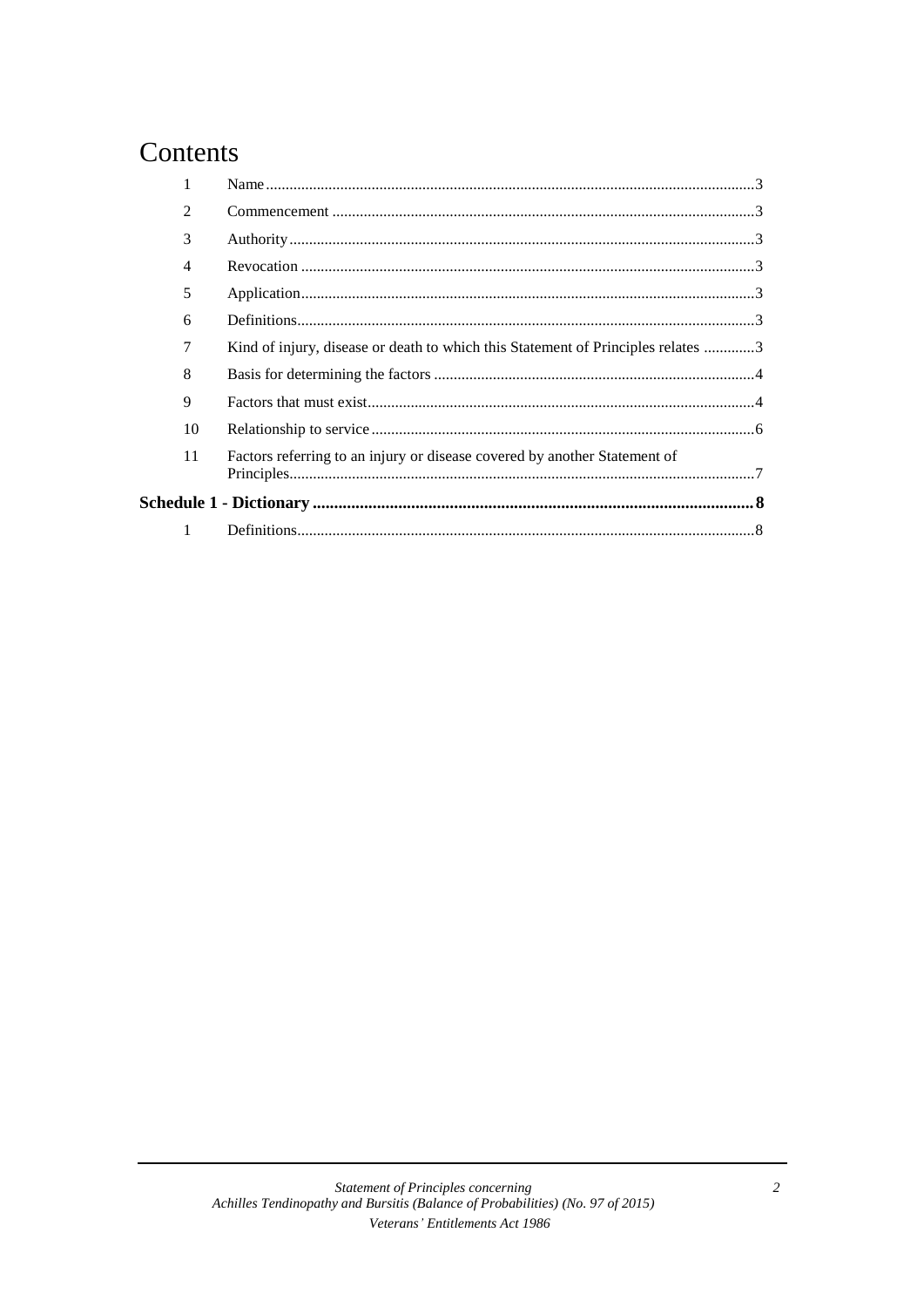#### **1 Name**

This is the Statement of Principles concerning *Achilles tendinopathy and bursitis (Balance of Probabilities)* (No. 97 of 2015).

#### **2 Commencement**

This instrument commences on **21 September 2015**.

#### **3 Authority**

This instrument is made under subsection 196B(3) of the *Veterans' Entitlements Act 1986*.

#### **4 Revocation**

The Statement of Principles concerning Achilles tendinopathy and bursitis No. 38 of 2007 made under subsection 196B(3) of the VEA is revoked.

#### **5 Application**

This instrument applies to a claim to which section 120B of the VEA or section 339 of the *Military Rehabilitation and Compensation Act 2004* applies.

#### **6 Definitions**

The terms defined in the Schedule 1 - Dictionary have the meaning given when used in this instrument.

#### **7 Kind of injury, disease or death to which this Statement of Principles relates**

(1) This Statement of Principles is about Achilles tendinopathy and bursitis and death from Achilles tendinopathy and bursitis.

#### *Meaning of Achilles tendinopathy and bursitis*

- (2) For the purposes of this Statement of Principles,
	- (a) Achilles tendinopathy means a condition characterised by painful inflammation associated with degeneration in the Achilles tendon, including degenerative tears of the Achilles tendon, or inflammation of the paratendinous tissues; and
	- (b) bursitis means inflammation and thickening of the deep retrocalcaneal bursa about the Achilles tendon; and
	- (c) excludes posterior adventitial heel bursitis.
- (3) While Achilles tendinopathy and bursitis attracts ICD-10-AM code M76.6, in applying this Statement of Principles the meaning of Achilles tendinopathy and bursitis is that given in subsection (2).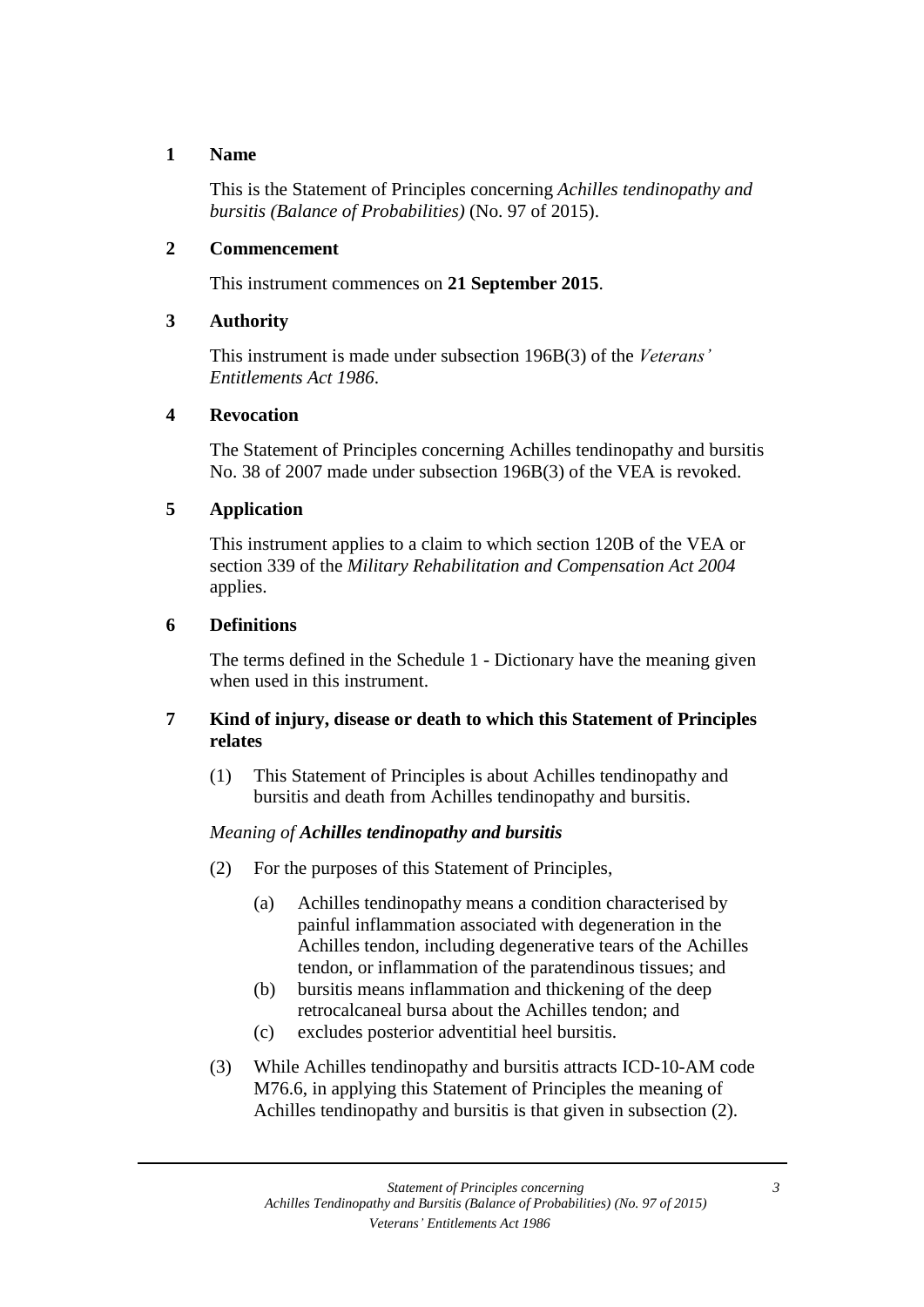(4) For subsection (3), a reference to an ICD-10-AM code is a reference to the code assigned to a particular kind of injury or disease in *The International Statistical Classification of Diseases and Related Health Problems*, *Tenth Revision, Australian Modification* (ICD-10-AM), Ninth Edition, effective date of 1 July 2015, copyrighted by the Independent Hospital Pricing Authority, ISBN 978-1-76007-020-5.

#### *Death from Achilles tendinopathy and bursitis*

(5) For the purposes of this Statement of Principles, Achilles tendinopathy or bursitis, in relation to a person, includes death from a terminal event or condition that was contributed to by the person's Achilles tendinopathy or bursitis.

Note: *terminal event* is defined in the Schedule 1 – Dictionary.

#### **8 Basis for determining the factors**

On the sound medical-scientific evidence available, the Repatriation Medical Authority is of the view that it is more probable than not that Achilles tendinopathy or bursitis and death from Achilles tendinopathy or bursitis can be related to relevant service rendered by veterans or members of the Forces under the VEA, or members under the MRCA.

Note: *relevant service* is defined in the Schedule 1 – Dictionary.

#### **9 Factors that must exist**

At least one of the following factors must exist before it can be said that, on the balance of probabilities, Achilles tendinopathy or bursitis or death from Achilles tendinopathy or bursitis is connected with the circumstances of a person's relevant service:

- (1) running or jogging an average of at least 60 kilometres per week for the four weeks before the clinical onset of Achilles tendinopathy or bursitis;
- (2) undertaking weight bearing exercise involving repeated activity of the ankle joint of the affected leg, at a minimum intensity of five METs, for at least six hours per week for the four weeks before the clinical onset of Achilles tendinopathy or bursitis;

Note: *MET* is defined in the Schedule 1 - Dictionary.

(3) increasing the frequency, duration or intensity of weight bearing activity involving the ankle joint of the affected leg by at least 100 percent, to a minimum intensity of five METs for at least four hours per day, within the seven days before the clinical onset of Achilles tendinopathy or bursitis;

Note: *MET* is defined in the Schedule 1 - Dictionary.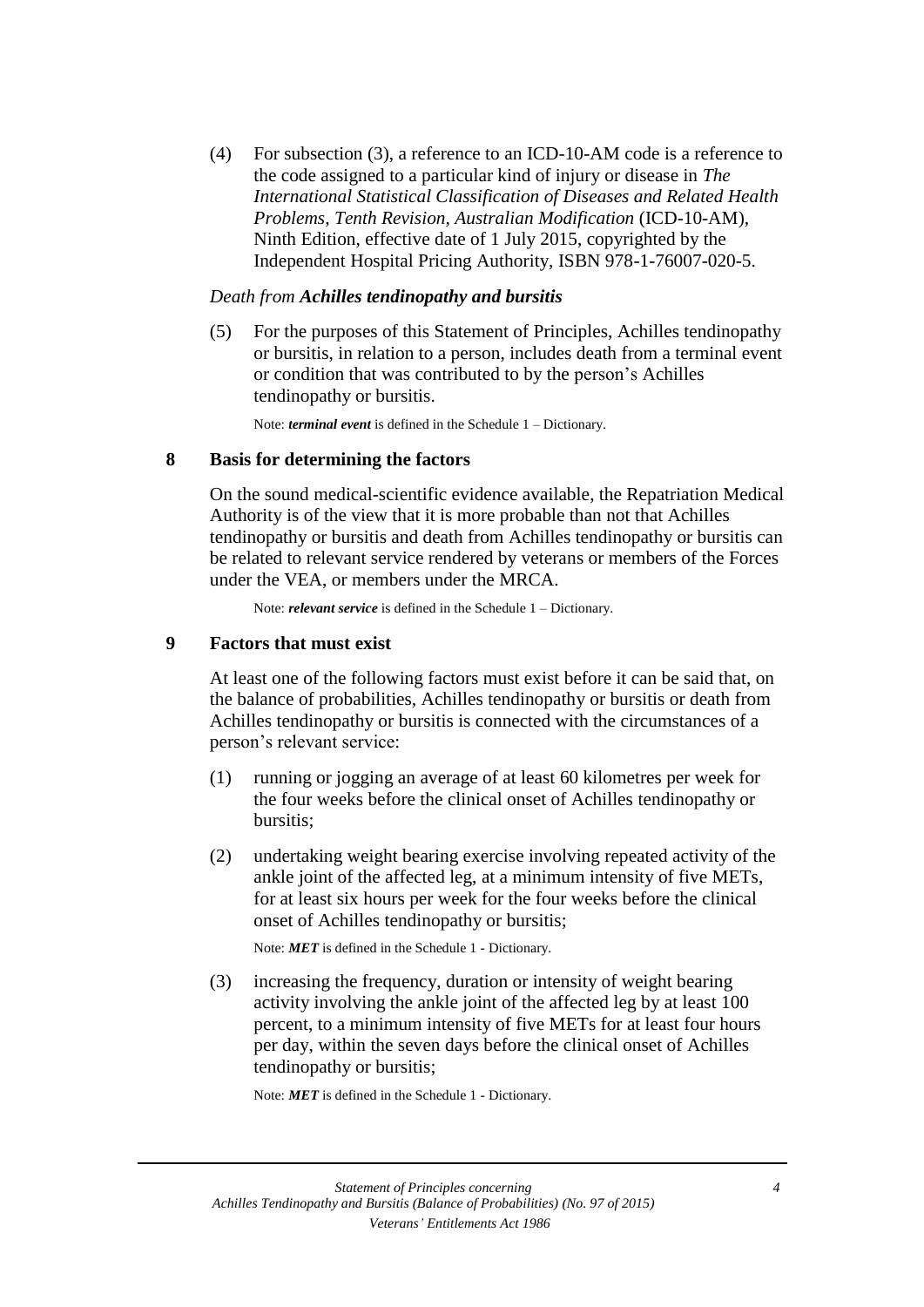(4) having a disease from the specified list of systemic arthritic diseases at the time of the clinical onset of Achilles tendinopathy or bursitis;

Note: *specified list of systemic arthritic diseases* is defined in the Schedule 1 - Dictionary.

(5) having a significant biomechanical abnormality involving the affected foot or affected ankle at the time of the clinical onset of Achilles tendinopathy or bursitis;

Note: *significant biomechanical abnormality* is defined in the Schedule 1 – Dictionary.

- (6) for Achilles tendinopathy only, undergoing treatment with fluoroquinolone antibiotics within the seven days before the clinical onset of Achilles tendinopathy;
- (7) being treated with a glucocorticoid drug as specified before the clinical onset of Achilles tendinopathy or bursitis;

Note: *glucocorticoid drug as specified* is defined in the Schedule 1 - Dictionary.

(8) being obese at the time of the clinical onset of Achilles tendinopathy or bursitis;

Note: *being obese* is defined in the Schedule 1 - Dictionary.

- (9) having diabetes mellitus at the time of the clinical onset of Achilles tendinopathy or bursitis;
- (10) being treated for at least four weeks with an aromatase inhibitor within the one year before the clinical onset of Achilles tendinopathy or bursitis;
- (11) running or jogging an average of at least 60 kilometres per week for the four weeks before the clinical worsening of Achilles tendinopathy or bursitis;
- (12) undertaking weight bearing exercise involving repeated activity of the ankle joint of the affected leg, at a minimum intensity of five METs, for at least six hours per week for the four weeks before the clinical worsening of Achilles tendinopathy or bursitis;

Note: *MET* is defined in the Schedule 1 - Dictionary.

(13) increasing the frequency, duration or intensity of weight bearing activity involving the ankle joint of the affected leg by at least 100 percent, to a minimum intensity of five METs for at least four hours per day, within the seven days before the clinical worsening of Achilles tendinopathy or bursitis;

Note: *MET* is defined in the Schedule 1 - Dictionary.

(14) having a disease from the specified list of systemic arthritic diseases at the time of the clinical worsening of Achilles tendinopathy or bursitis;

Note: *specified list of systemic arthritic diseases* is defined in the Schedule 1 - Dictionary.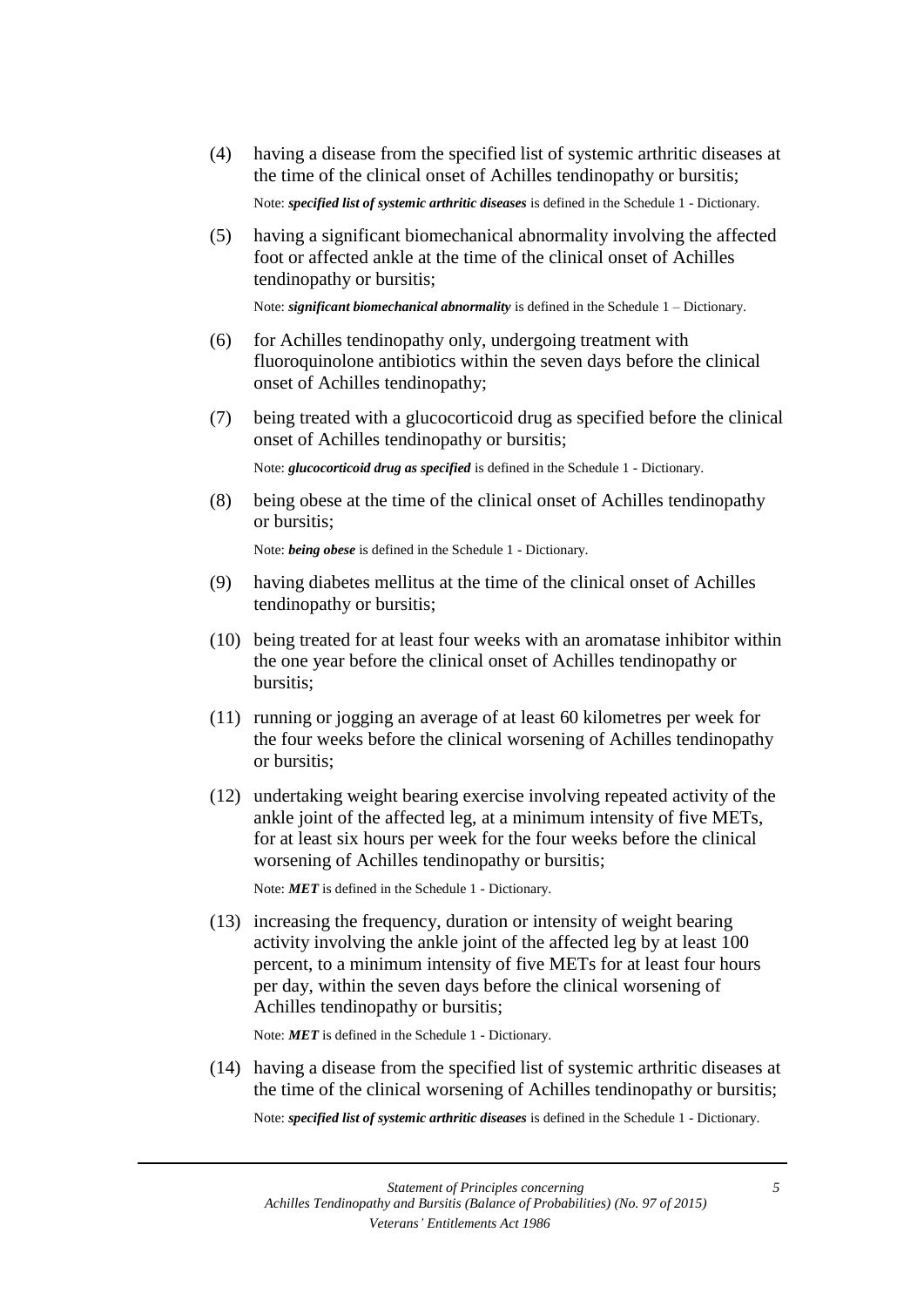(15) having a significant biomechanical abnormality involving the affected foot or affected ankle at the time of the clinical worsening of Achilles tendinopathy or bursitis;

Note: *significant biomechanical abnormality* is defined in the Schedule 1 – Dictionary.

- (16) for Achilles tendinopathy only, undergoing treatment with fluoroquinolone antibiotics within the seven days before the clinical worsening of Achilles tendinopathy;
- (17) being treated with a glucocorticoid drug as specified before the clinical worsening of Achilles tendinopathy or bursitis;

Note: *glucocorticoid drug as specified* is defined in the Schedule 1 - Dictionary.

- (18) having a glucocorticoid injection into the Achilles tendon or in the region of the Achilles tendon, before the clinical worsening of Achilles tendinopathy or bursitis;
- (19) being obese at the time of the clinical worsening of Achilles tendinopathy or bursitis;

Note: *being obese* is defined in the Schedule 1 - Dictionary.

- (20) having diabetes mellitus at the time of the clinical worsening of Achilles tendinopathy or bursitis;
- (21) being treated for at least four weeks with an aromatase inhibitor within the one year before the clinical worsening of Achilles tendinopathy or bursitis;
- (22) inability to obtain appropriate clinical management for Achilles tendinopathy or bursitis.

#### **10 Relationship to service**

- (1) The existence in a person of any factor referred to in section 9 must be related to the relevant service rendered by the person.
- (2) The factors set out in subsections  $9(11)$  to  $9(22)$  apply only to material contribution to, or aggravation of, Achilles tendinopathy or bursitis where the person's Achilles tendinopathy or bursitis was suffered or contracted before or during (but did not arise out of) the person's relevant service.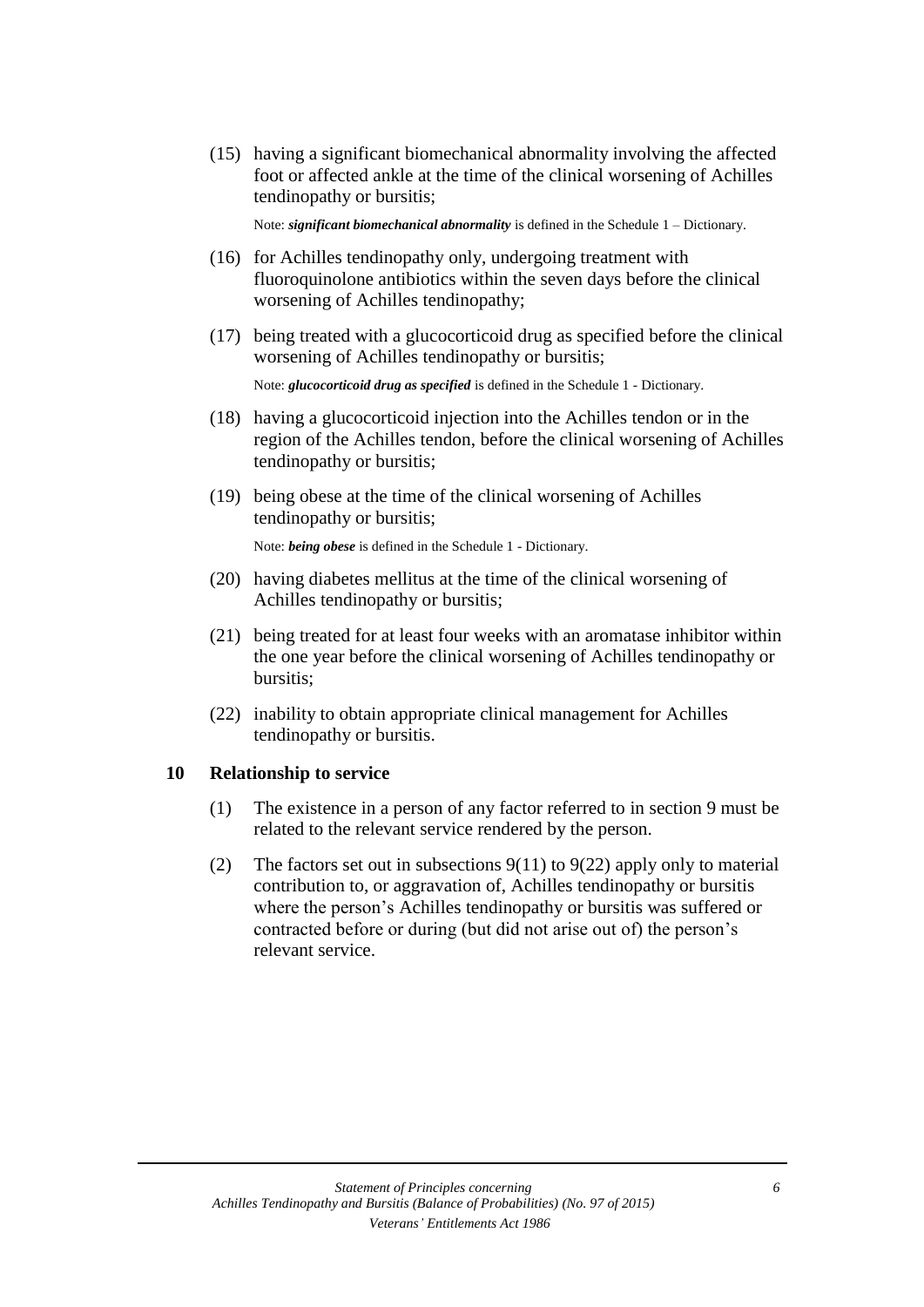#### **11 Factors referring to an injury or disease covered by another Statement of Principles**

In this Statement of Principles:

- (1) if a factor referred to in section 9 applies in relation to a person; and
- (2) that factor refers to an injury or disease in respect of which a Statement of Principles has been determined under subsection 196B(3) of the VEA;

then the factors in that Statement of Principles apply in accordance with the terms of that Statement of Principles as in force from time to time.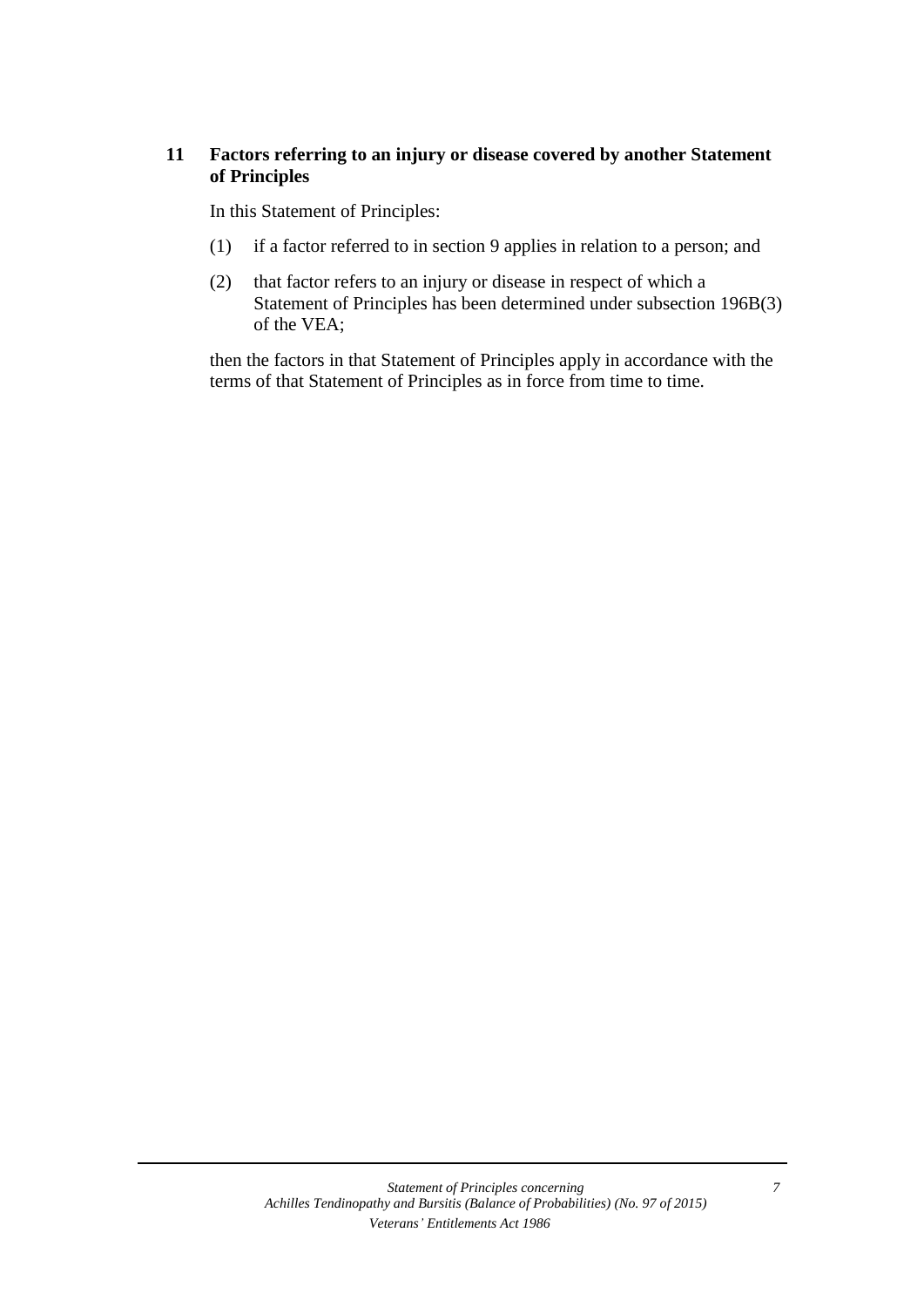## **Schedule 1 - Dictionary**

Note: See Section 6

#### **1 Definitions**

In this instrument:

*Achilles tendinopathy and bursitis*—see subsection 7(2).

*being obese* means having a Body Mass Index (BMI) of 30 or greater.

 $BMI = W/H<sup>2</sup>$  and where:

W is the person's weight in kilograms; and H is the person's height in metres.

*crystal-induced arthropathy* means arthropathy resulting from the deposition of monosodium urate, calcium pyrophosphate dihydrate, calcium hydroxyapatite or calcium oxalate.

*glucocorticoid drug as specified* means any of the corticosteroid drugs listed in the following table, in the specified combinations of administration, dose level and duration of treatment:

| Drug or Class of  | Mode*   | <b>Dose</b> | <b>Minimum</b>   | <b>Duration</b> |
|-------------------|---------|-------------|------------------|-----------------|
| <b>Drugs</b>      |         |             | Duration of      |                 |
|                   |         |             | <b>Treatment</b> |                 |
| prednisolone or   |         | $\geq 0.5$  |                  | within the      |
| pharmacologically |         | grams       | 6 months         | 3 years         |
| equivalent        |         | over 6      |                  |                 |
| glucocorticoid    | IV, IM, | months      |                  |                 |
|                   |         | $\geq$ 3    |                  | within the      |
|                   |         | grams       | <b>NS</b>        | 5 years         |
|                   |         |             |                  |                 |
|                   |         | $\geq 10$   | <b>NS</b>        | <b>NS</b>       |
|                   |         | grams       |                  |                 |
|                   |         |             |                  |                 |

Abbreviations: IV = intravenous; IM = intramuscular;  $O = \text{oral}$ ; NS = not specified.

*MET* means a unit of measurement of the level of physical exertion. 1 MET  $= 3.5$  ml of oxygen/kg of body weight per minute, or 1.0 kcal/kg of body weight per hour, or resting metabolic rate.

*MRCA* means the *Military Rehabilitation and Compensation Act 2004*.

*relevant service* means:

- (a) eligible war service (other than operational service) under the VEA;
- (b) defence service (other than hazardous service and British nuclear test defence service) under the VEA; or
- (c) peacetime service under the MRCA.